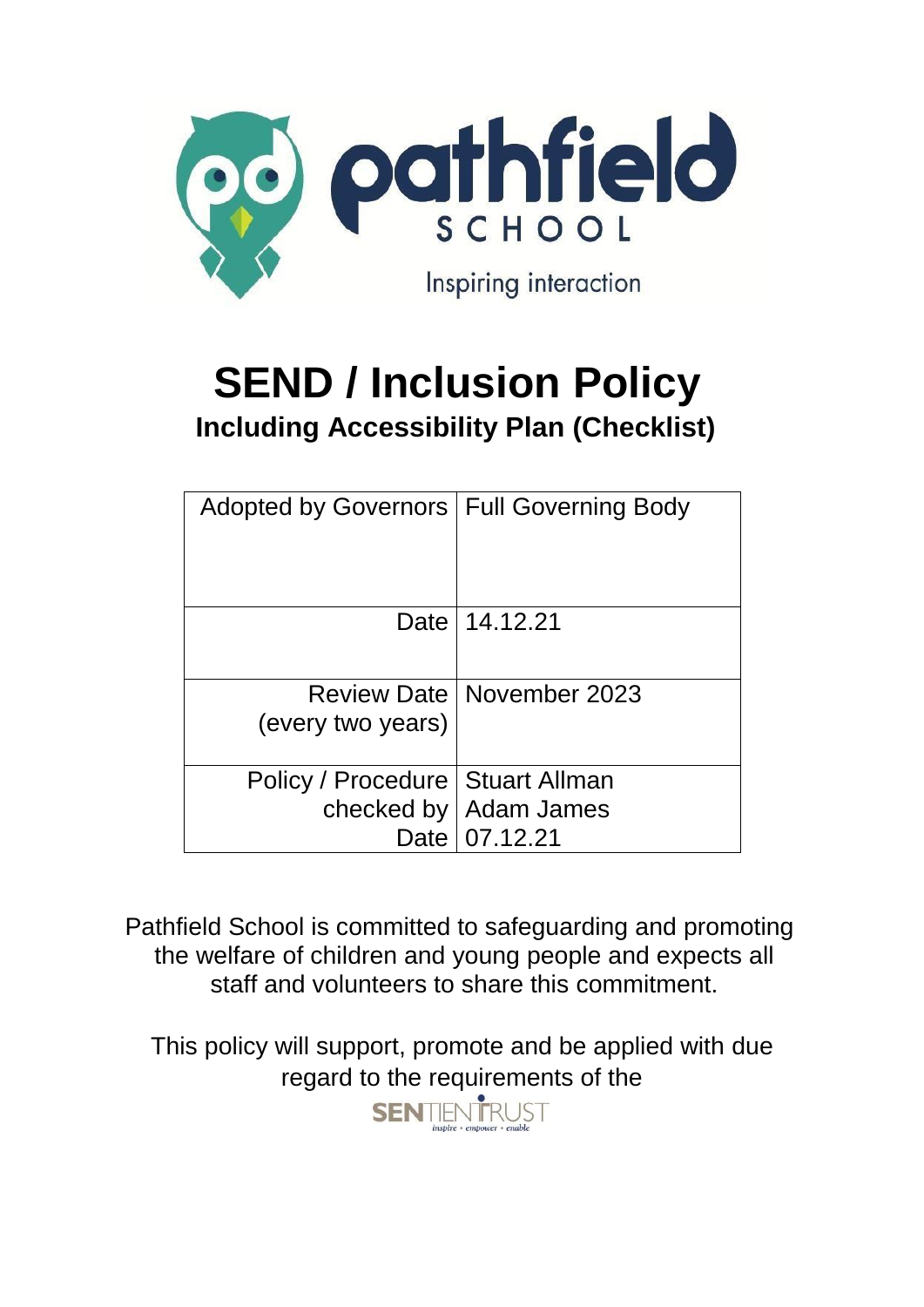## **PATHFIELD SCHOOL**

## **Special Educational Needs and Disability (SEND) Policy**

We at Pathfield School believe that each pupil has individual and unique needs. If our pupils are to achieve their full potential, we must recognise this and plan accordingly. All of the pupils at Pathfield School have EHCP's (Education Health and Care Plans) and this is the starting point used for the planning and target setting process. Pathfield School aims to provide all pupils with strategies for dealing with their needs in a supportive environment, and to give them meaningful access to the widest range of educational experience cognisant with their educational, medical and care needs.

This policy is in line with our teaching and learning policy and equality of opportunity policy and aims to support inclusion for all of our children. The responsibility for the management of this policy falls to the Headteacher. The Governing Body, Headteacher and the staff will work together closely to ensure that this policy is working effectively.

High quality teaching is that which is differentiated to meet the needs of all the pupils The staff and governors of Pathfield School will work to ensure that all pupils reach their full potential, are fully included within the school community and are able to make successful transfers between educational establishments. This policy aims to support all members of staff in providing positive whole school approaches towards the learning, progress and achievement of pupils. With this as an underlying principle, we believe that;

#### *All teachers are teachers of Special Educational Needs. Every teacher is responsible and accountable for the progress and development of all pupils in their class even where pupils access support from teaching assistants or specialist staff.*

Meeting the needs of our pupils requires partnership working between all those involved – Local Authority (LA), school, parents/carers, pupils, children's services and all other agencies.

#### **School Admissions**

**No pupil will be refused admission to school on the basis of his or her special educational need. In line with the Equality Act 2010 we will not discriminate against disabled children in respect of admissions for a reason related to their disability. We will use our best endeavours to provide effective educational provision.**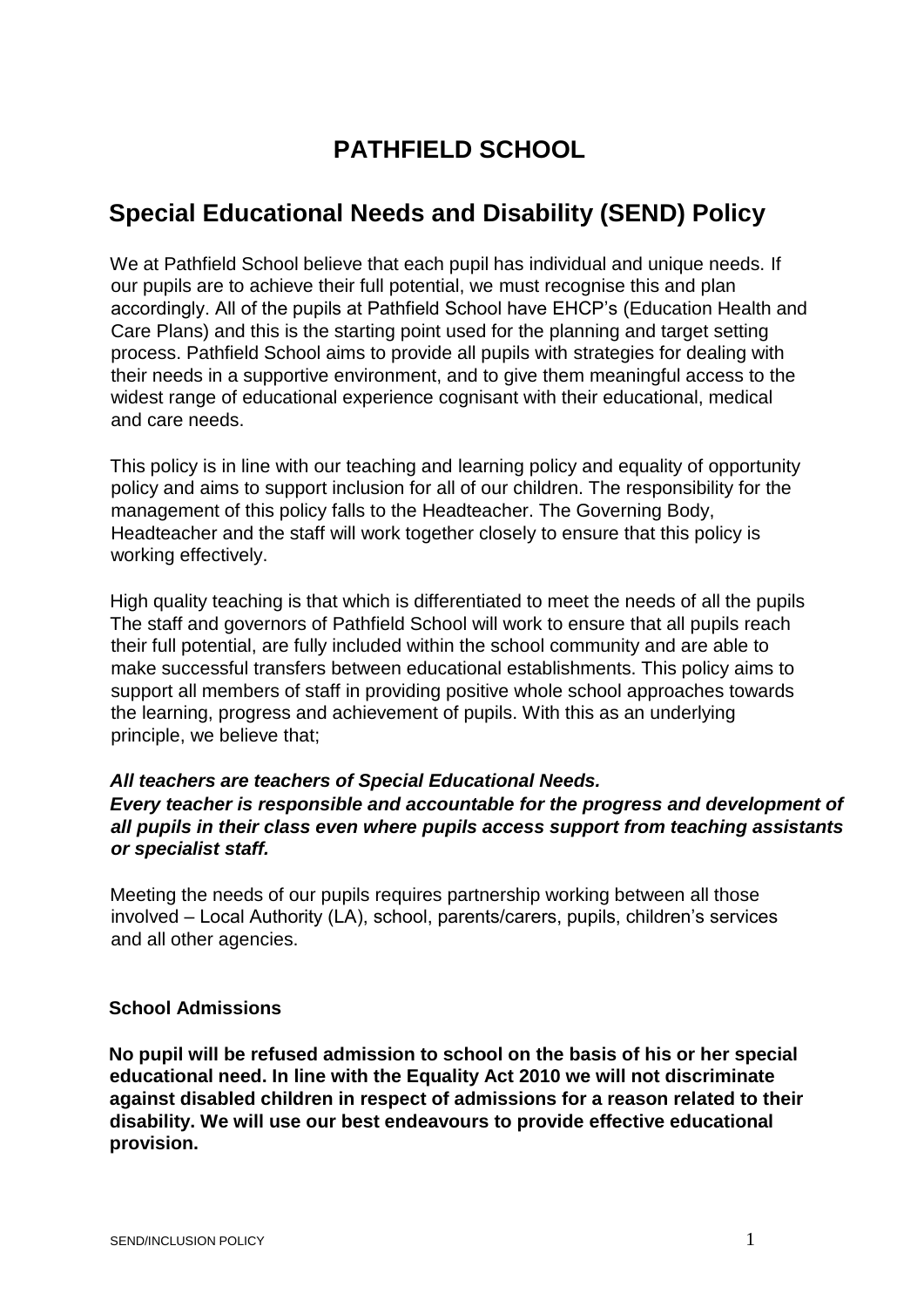#### **Aims and Objectives**

#### **Aims**

To provide the structure for a pupil-centred process that engages pupil, family, school and other professionals in planning for and implementing high quality, needs led provision that is consistent across the school. This is to ensure all of our pupils are able to access the same opportunities for learning, physical, communication and social emotional development achieving maximum progress, fulfilling their potential and promoting their well-being.

#### **Objectives**

The SEND Policy of the Pathfield school reflects the principles of the 0-25 SEND Code of Practice (2014). The aims of this special educational needs policy are to:

- Ensure the Equality Act 2010 duties for pupils with disabilities are met,
- To enable pupils with special educational needs to have their needs met,
- To take into account the views of the pupils with special educational needs,
- To encourage good communication and genuine partnerships with parents/carers of children with special educational needs,
- To facilitate full access to a broad, balanced and relevant education, including an appropriate curriculum for the foundation stage and the National Curriculum, for pupils with special educational needs,
- In conjunction with the Medical Policy make arrangements to support pupils with medical conditions and to have regard to statutory guidance supporting pupils at school with medical conditions,
- To implement a graduated approach to meeting the needs of pupils using the Assess, Plan, Do, Review process,
- Develop a culture of inclusion valuing high quality teaching for all learners, with teachers using a range of effective differentiation methods,
- Employ a collaborative approach with learners with a SEN or disability, their families, staff within school, other external agencies including those from Health and Social Care,
- Set appropriate individual learning outcomes based on prior achievement, high aspirations and the views of the learner and family,
- Share expertise and good practice across the school and local learning community,
- Make efficient and effective use of school resources,
- Have regard to the Code of Practice (2014) for the identification, assessment, support and review of special educational needs,
- Have regard to guidance detailed by Devon County Council.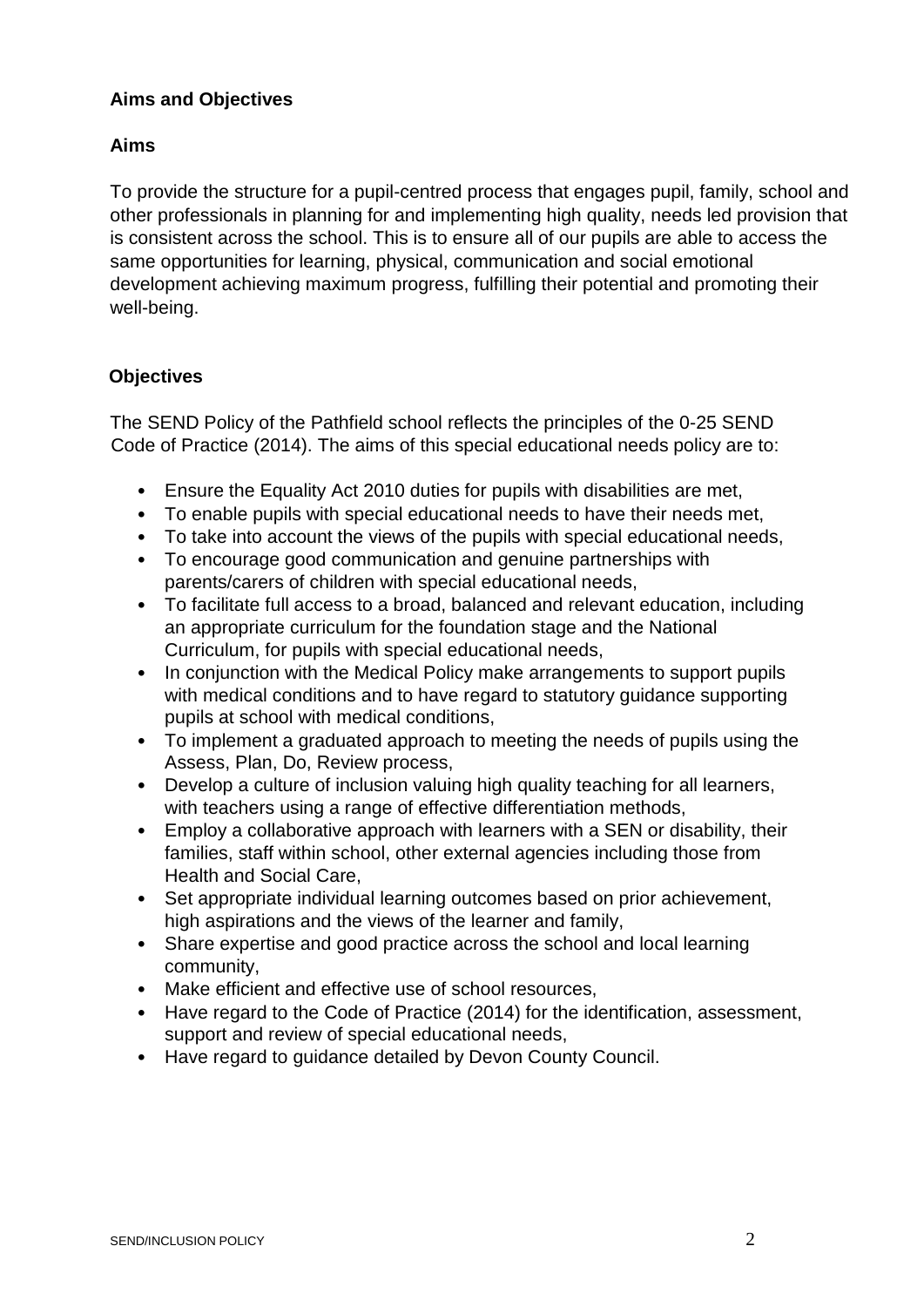#### **Identifying and supporting Special Educational Needs & Disabilities**

#### *Definition of SEN*

Pupils have special educational needs if they have a learning difficulty or disability which calls for special education provision to be made for him/her namely provision *which is additional to or different from* that normally available in a differentiated curriculum. Pathfield School regards pupils as having a Special Educational Need if they:

- a) Have a significantly greater difficulty in learning than the majority of pupils of the same age, or;
- b) Have a disability which prevents or hinders him/her from making use of facilities of a kind generally provided for others of the same age in mainstream schools or mainstream post-16 institutions
- c) A child under compulsory age has special educational needs if they fall within the definition at (a) or (b) above or would do so if special educational provision was not made for them (Section 20 Children and Families Act 2014)

Pupils must not be regarded as having a learning difficulty solely because the language or form of language of their home is different from the language in which they will be taught.

Pathfield School will have regard to the SEND Code of Practice 2014 when carrying out its duties towards all pupils and ensure that parents/carers are informed by the school what provision is being made for their child.

#### **Areas of Special Educational Need**

Under the SEND Code of Practice 2014 pupils identified as having a special educational need (SEN) will be considered within one or more of the following categories of need:

#### *Cognition and Learning*

Children with learning needs may learn at a slower pace than other children and may have difficulty developing literacy or numeracy skills or understanding new concepts. Learning needs may be in addition to or as a result of other special educational needs.

Children with a specific learning difficulty (SpLD) will have difficulties related to one or more of dyslexia (reading and spelling), dyscalculia (maths), dyspraxia (coordination) and dysgraphia (writing).

Learning difficulties cover a wide range of needs, including moderate learning difficulties (MLD), severe learning difficulties (SLD), where children are likely to need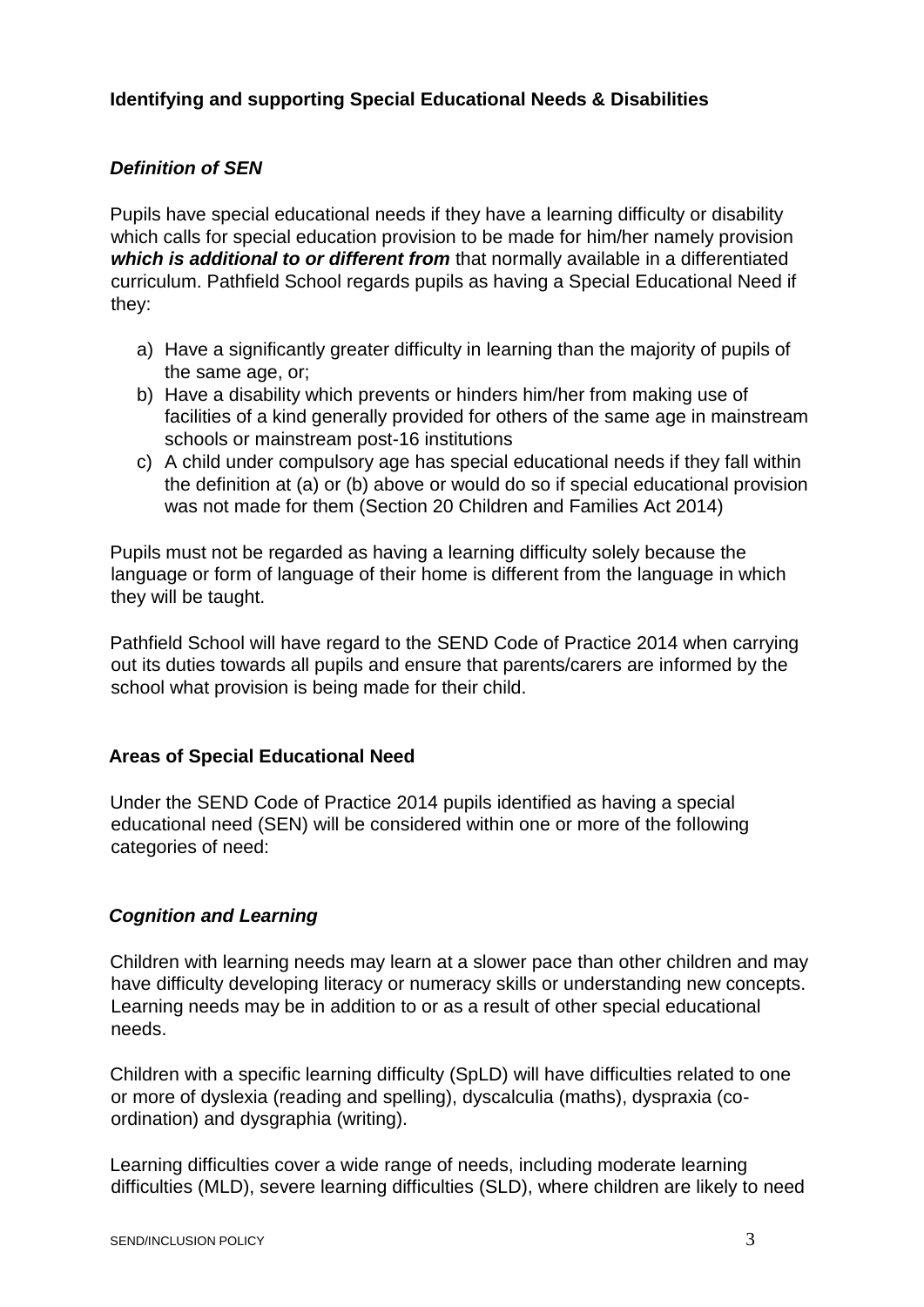support in all areas of the curriculum and associated difficulties with mobility and communication, through to profound and multiple learning difficulties (PMLD), where children are likely to have severe and complex learning difficulties as well as a physical disability or sensory impairment.

Cognition and Learning needs include:

- Specific learning difficulties (SpLD)
- Moderate learning difficulties (MLD)
- Severe learning difficulties (SLD), and
- Profound and multiple learning difficulties (PMLD)

#### *Social, Emotional and Mental Health Difficulties*

Children may experience a wide range of social and emotional difficulties which manifest themselves in many ways. These may include becoming withdrawn or isolated, as well as displaying challenging, disruptive or disturbing behaviour. These behaviours may reflect underlying mental health difficulties such as anxiety or depression, self-harming, substance misuse, eating disorders or physical symptoms that are medically unexplained.

Other children may have disorders such as attention deficit disorder, attention deficit hyperactive disorder or attachment disorder.

Social, Emotional and Mental Health Difficulties include:

- ADD
- ADHD
- Attachment Disorder

#### *Communication and Interaction needs*

Children with speech, language and communication needs (SLCN) have difficulty in communicating with others. This may be because they have difficulty saying what they want to, understanding what is being said to them or because they do not understand or use social rules of communication.

The profile for every child with SLCN is different and their needs may change over time. They may have difficulty with one, some or all of the different aspects of speech, language or social communication at different times of their lives. Children with autism, including Asperger's Syndrome, are likely to have particular difficulties with social interaction. They may also experience difficulties with language, communication and imagination, which can impact on how they relate to others.

Communication and Interaction needs include:

- Speech, language and communication needs (SLCN)
- Autism (including Asperger Syndrome)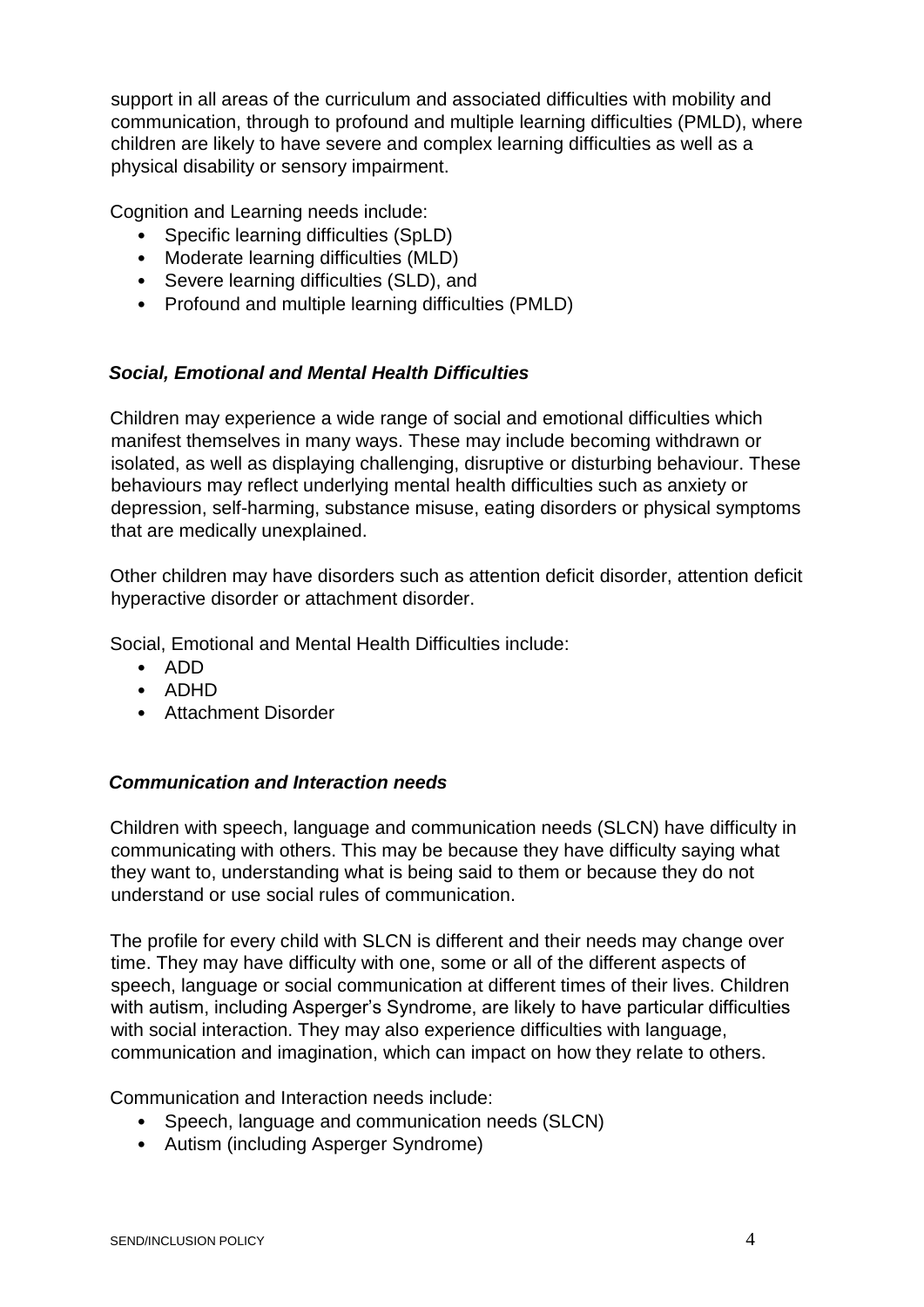#### *Sensory and/or Physical needs*

Some children require special educational provision because they have a disability and this prevents or hinders them from making use of the educational facilities generally provided. These difficulties can be age related and may fluctuate over time.

Many children with vision impairment (VI), hearing impairment (HI) or a multisensory impairment (MSI) will require specialist support and/or equipment to access their learning. Children with an MSI have a combination of vision and hearing difficulties. Some children with a physical disability (PD) require additional ongoing support and equipment to access all the opportunities available to their peers.

Sensory and/or physical needs include:

- Visual impairment (VI)
- Hearing impairment (HI including Deaf and hearing impairment)
- Multi-sensory impairment (MSI sometimes referred to as Deafblind)
- Physical disability (PD).

This Policy should be read in conjunction with the Equality Policy.

Our aims are to:

- promote individual communication styles through Total Communication
- provide opportunities for interaction with a range of people in a variety of settings
- enable every pupil to experience success
- promote individual confidence and a positive attitude
- ensure that all pupils, whatever their special educational needs, receive appropriate educational provision through a broad and balanced curriculum that is relevant and differentiated, and that demonstrates coherence and progression in learning
- give pupils with SEND equal opportunities to take part in all aspects of the school's provision, as far as is appropriate
- identify, assess, record and regularly review pupil's progress and needs
- involve parents/carers in planning, supporting and reviewing all stages of their children's development
- work collaboratively with parents, other professionals and support services
- ensure that the responsibility held by all staff and governors for SEND is implemented and maintained

#### **Definitions of terms:**

#### **Definition of Disability in Equality Act 2010**

The Equality Act says a disability is a **physical or mental impairment which has a substantial and long-term adverse effect on your ability to carry out normal day-to-day activities.**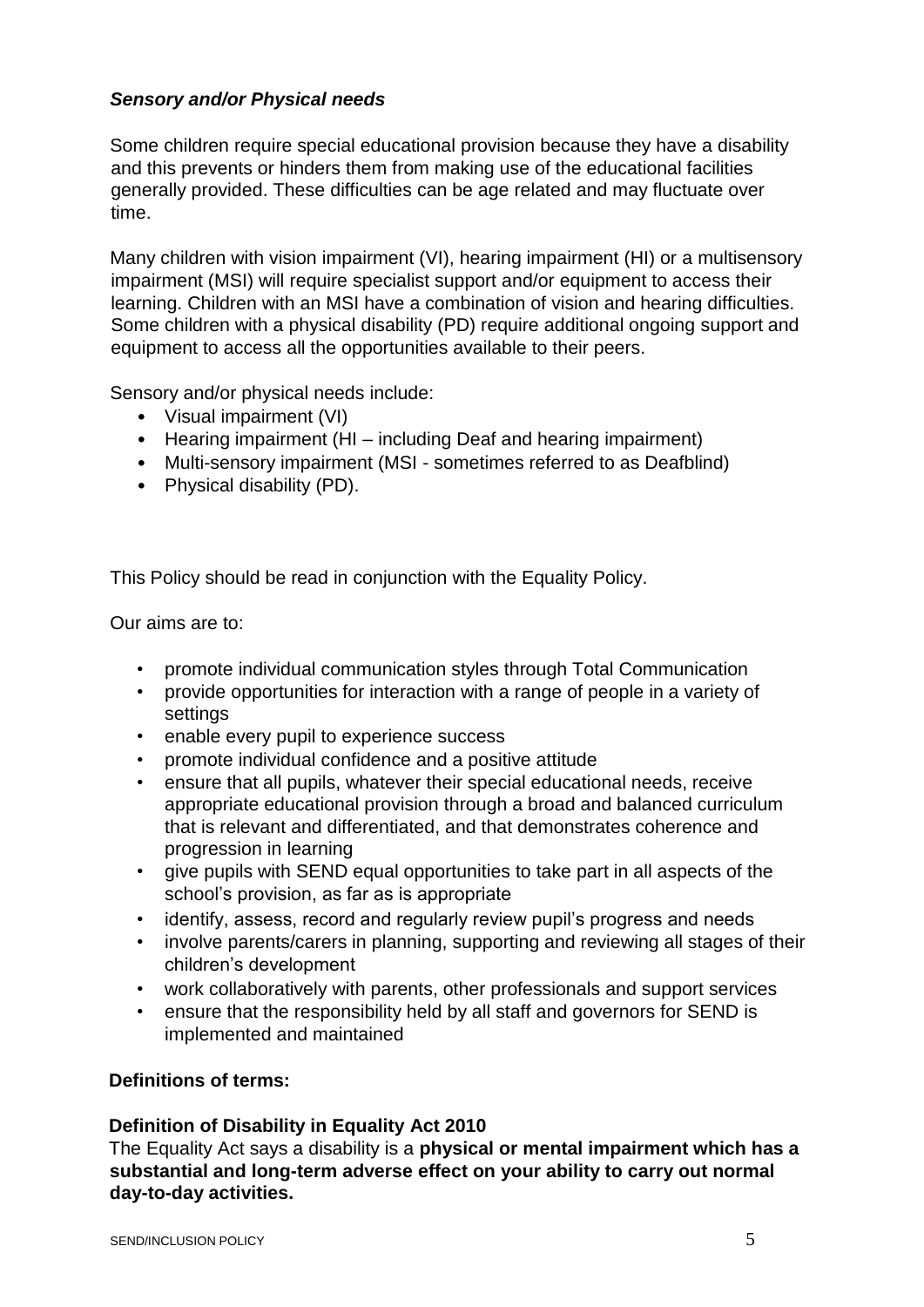#### **Conditions that are automatically treated as a disability under the Equality Act**

The following conditions are **automatically** treated as a disability under the Equality Act:

- cancer
- HIV infection
- multiple sclerosis
- severe disfigurement this does not include tattoos and piercings
- if you're certified blind, severely sight impaired, sight impaired or partially sighted by a consultant ophthalmologist.

If you have one of these conditions and you suffer discrimination because of it, you can make a claim for unlawful discrimination.

#### **Conditions that might be considered as a physical or mental impairment under Equality Act**

There are some types of physical and mental conditions which might be treated as a disability under the Equality Act depending on the effect they have on your daily life.

Here are examples of physical and mental conditions which might be a disability under the Act:

- problems with your sight or hearing
- conditions where the effects vary over time or come in episodes such as osteoarthritis, rheumatoid arthritis, fibromyalgia and ME
- progressive conditions such as motor neurone disease, muscular dystrophy and forms of dementia
- conditions which affect certain organs such as heart disease, asthma, and strokes
- learning disabilities
- learning difficulties such as dyslexia and dyspraxia
- autistic spectrum disorders
- mental health conditions for example, depression, schizophrenia, bipolar affective disorders, eating disorders, obsessive compulsive disorder
- impairments due to injury to the body or brain.

The specific objectives of our SEND policy are as follows:

- to identify individual pupil's special educational needs and disabilities as described in SEND Code of Practice and ensure that their needs are met
- to ensure that children with special educational needs and disabilities join in with all the activities of the school
- to ensure that all learners make the best possible progress
- to ensure parents are informed of their child's special needs and provision and that there is effective communication between parents and school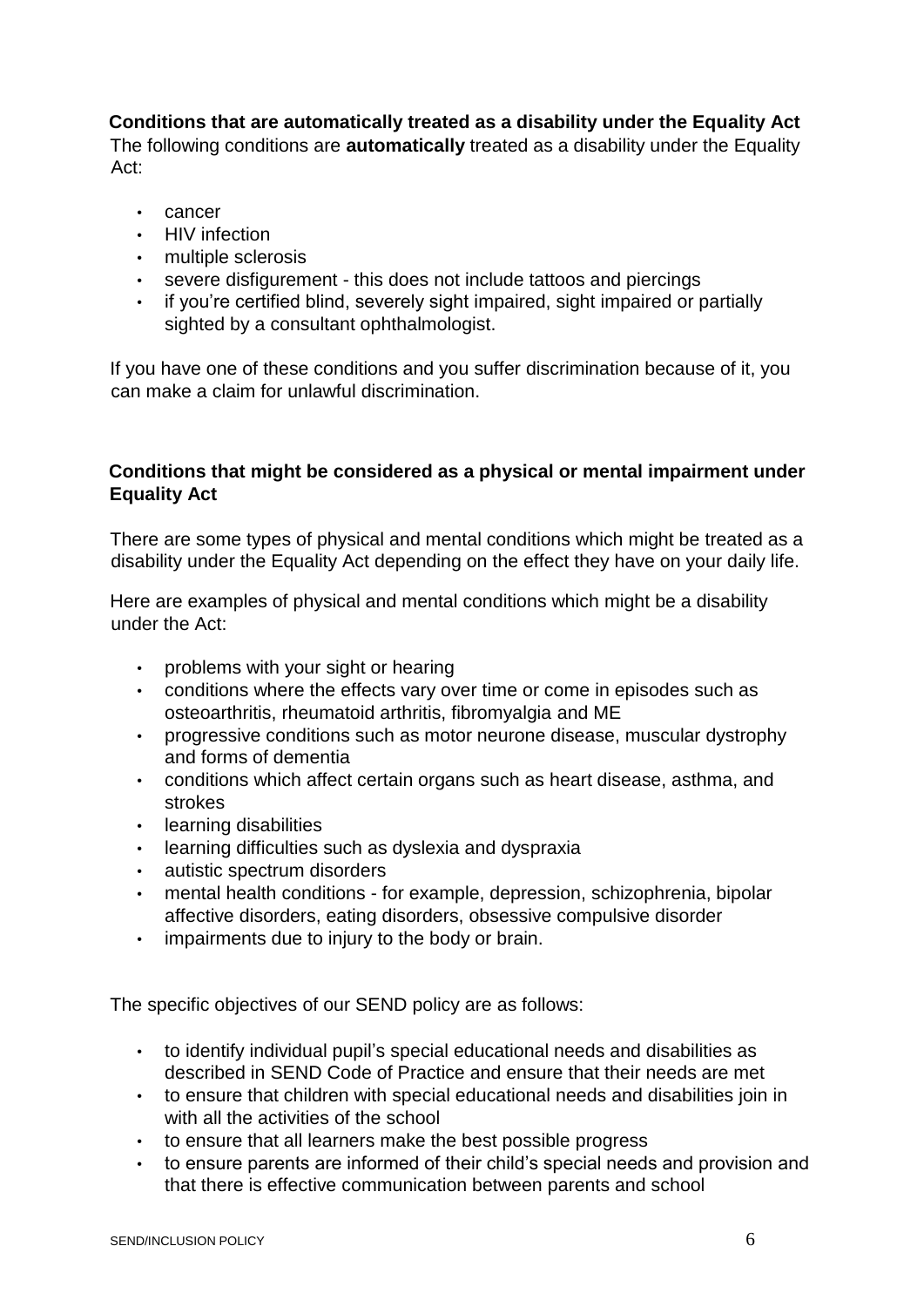- to ensure that learners express their views and are fully involved in decisions which affect their education where possible
- to promote effective partnership and involve outside agencies when appropriate

The named SEND co-ordinator for Pathfield School will be the Headteacher. The Governing Body as a whole is responsible for ensuring appropriate provision for addressing the SEND of all our pupils.

#### **Admissions**

Pathfield School takes the recommendations and instructions from the Resource Allocation Meetings for Devon regarding admissions. The Headteacher and other appropriate staff ensure that Pathfield is the correct placement for the child with regard for all the circumstances presented to them. Governors will only become involved in the process where there is disagreement between the SEN 0-25 Team North, the head teacher and parents.

#### **Annual Review / Target Setting**

At each Annual Review, the past year will be reviewed and new progress targets will be put in place to work towards End of Key Stage Outcomes on their EHCP. Where necessary new End of Key Stage Outcomes will be added to the EHCP and those that are no longer appropriate or have been achieved, will be reviewed. From discussions at the Review a Person Centred Action Plan will be compiled.

The Action Plan will set targets for the pupil and will detail:

- the end of year targets
- the short-term targets set for or by the child
- the teaching strategies to be used
- the provision to be put in place
- when the plan is to be reviewed
- the named person for checking each Action point
- success and/or exit criteria

The Action Plan will be reviewed at every twelve months and the outcomes will be recorded. Pupils will participate fully in the review process according to their age and abilities. Parents/carers and all other agencies and/or professionals involved with the child will also be invited (and expected to) to participate in the target-setting and review process.

#### **Transfer and Transition**

End of Key Stage Reviews are held at Year 2, 6, 9 and 11. Discussions regarding transition into adulthood begin at the Year 9 Review and Destination Pathway paperwork tracks the planning for this transition from Year 10 to Year 14. Personalised timetables at Key Stage 5 enable students to achieve their Destination Statements and Post 19 data is tracked for 3 years once students leave to enable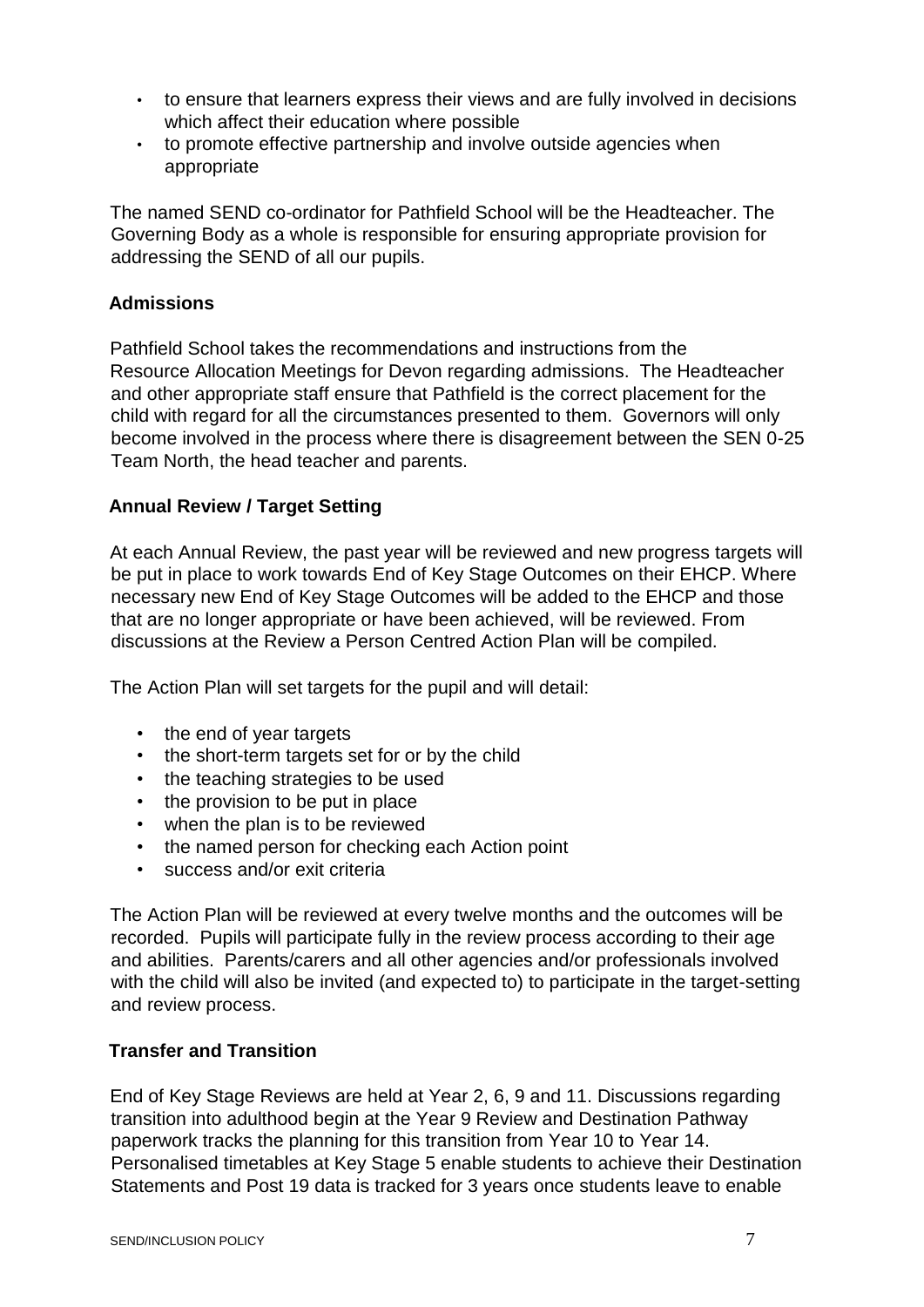improvements in transition to be ongoing as necessary. Thorough transition packages enable the smooth transition into future placements, and from school to Town Station at the end of Key Stage 4.

When pupils move to another school their records will be transferred to the next school.

#### **Complaints**

The schools' complaint procedures are set out in the school prospectus and Complaints Policy. Your child's class teacher will work closely with parents at all stages in his / her education and should be the first port of call in case of any difficulty. Parents of pupils with SEND or disabilities whose concerns cannot be resolved by the usual school procedures can request independent disagreement resolution. The school will make further information about this process available on request.

#### **Parental Support**

**Weekly Parental Liaison groups are available to enable parents to access support from staff, other parents** 

**Signposting to support services can happen at Annual Reviews where necessary, or at any time throughout the year as appropriate.** 

#### **External Support Services**

External support services plan an important part in helping the school identify, assess and make provision for pupils with special education needs.

- The school receives regular visits from the nominated Education Welfare Officer and Educational Psychologist for the area.
- In addition, the school may seek advice from specialist advisory teaching services.
- Liaison meetings with pre-school settings and Portage are held to ensure a smooth start to school for children in the Foundation stage.
- The speech and language/physiotherapy/occupational therapists all contribute to the reviews of children as appropriate.
- Multi-agency liaison meetings, with representation from JAT, Health, and the Educational Psychology Service are held to ensure effective collaboration in identifying and making provision for vulnerable pupils as appropriate

#### **Inclusion and Integration**

There is a strong commitment at Pathfield School to provide as much inclusive and integrated work for pupils to make maximum progress alongside their mainstream peers.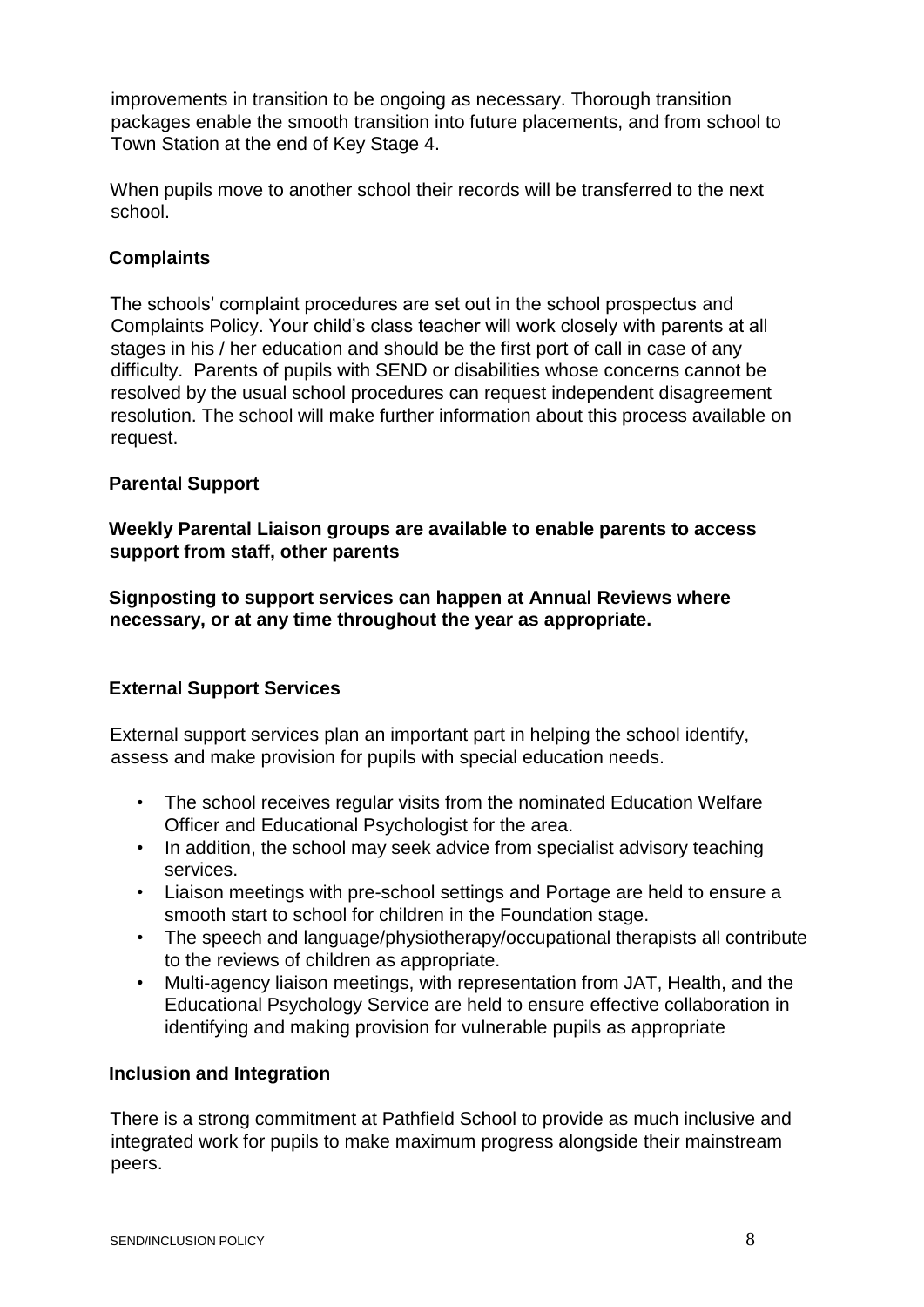Good effective use is made of links with mainstream schools and Petroc which maximises the opportunities for appropriate placements.

These links are further enabled by the advancing collaboration in the Pilton Association of Schools which is led by Head teachers and supported by Governors of all four schools.

The Petroc students studying health and social care also come into the school as part of their course. This benefits the school by increasing the breadth of personnel our children come into contact with and the amount of one to one support they can have in the class and group activity setting.

The Governing Body must ensure that:

- all available resources are directed towards addressing the educational and medical needs of each pupil
- SEND do not in themselves make a barrier to any reasonable educational experience provided at our school
- all personnel have due regard for the SEND Code of Practice
- parents/carers are fully involved in the planning and review of their child's SEND
- SEND policy and practice will be a major part of the Pathfield self-review programme
- SEND provision is an integral part of the school development plan.

#### **Governors will:**

- Help to raise awareness of SEN issues at governing board meetings
- Monitor the quality and effectiveness of SEN and disability provision within the school
- Work with the Headteacher to determine the strategic development of the SEN policy and provision in the school **The Headteacher will:**
- Work with the governors to determine the strategic development of the SEN policy and provision in the school
- Have overall responsibility for the provision and progress of learners with SEN and/or a disability

#### **Each class teacher is responsible for**:

- The progress and development of every pupil in their class
- Working closely with any teaching assistants or specialist staff to plan and assess the impact of support and interventions and how they can be linked to classroom teaching
- Working with the Headteacher, Deputies and Department leads review each pupil's progress and development and decide on any changes to provision
- Ensuring they follow this SEN policy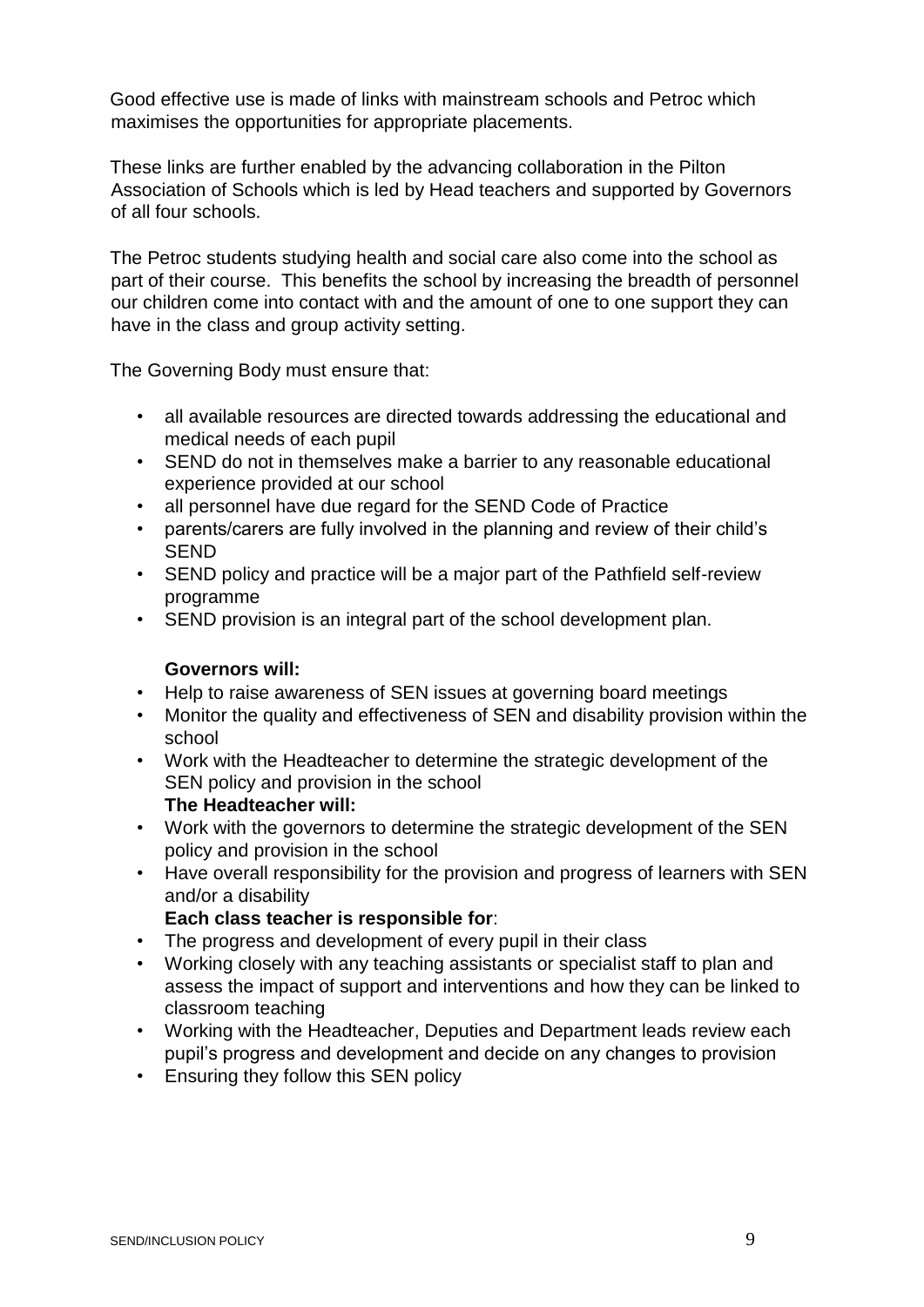#### **Monitoring and Evaluation**

The success of the school's SEND policy and provision is evaluated through:

- monitoring of classroom practice by the Leadership Team and monitoring of curriculum by subject co-ordinators
- analysis of pupil tracking data for individual pupils and for cohorts
- value-added data for all pupils
- monitoring of procedures and practice by the Governing Body.
- school self-evaluation
- the school improvement plan, which is used for monitoring provision in the school
- visits from local authority personnel and Ofsted inspection arrangements and School Improvement Partner (SIP)
- feedback from parents and staff, both formal and informal, following meetings to produce Action Plans and targets, revise provision and celebrate success.

#### **Training**

Statutory training takes place as necessary for all staff in Safeguarding, Manual Handling, PIPS and induction for new staff involves training in Safeguarding, Behaviour management and Total Communication. A comprehensive training programme is organised each year to meet the needs of all staff as identified through monitoring and Performance Management reviews and Appraisals, as well as specific training in key areas related to needs identified in the Code of Practice, to ensure all staff are highly skilled to meet the individual needs of every child.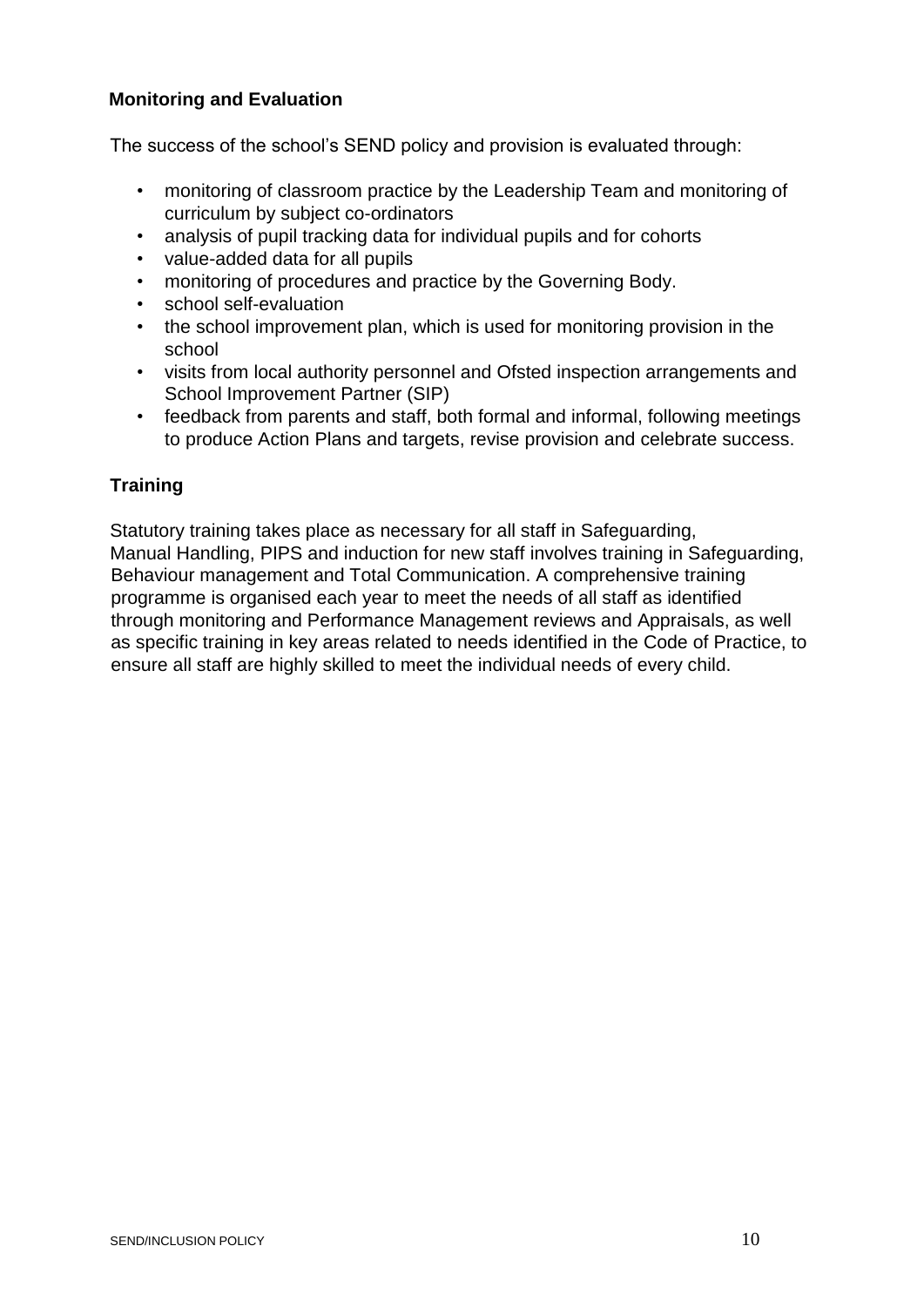## **ACCESSIBILITY PLAN Governors Checklist for Accessibility**

#### **Section 1: How does your school deliver the curriculum?**

| Do you ensure that teachers and teaching assistants have the necessary training to<br>teach and support disabled pupils?                                                                                                                                                                                                                                                                      |                                                                                                             |  |
|-----------------------------------------------------------------------------------------------------------------------------------------------------------------------------------------------------------------------------------------------------------------------------------------------------------------------------------------------------------------------------------------------|-------------------------------------------------------------------------------------------------------------|--|
| Yes<br>TEACCH, Team Teach, PECS, moving and handling,<br>alternative communication aids, Makaton, general<br>behaviour management, SENCO,<br>(headteacher), Communicate In Print, ABA, Sherborne,<br>Wave 3, Total Communication, setting progressive<br>individualised targets, Fun Fit, developing<br>independence skills                                                                   |                                                                                                             |  |
| Are your classrooms optimally organised for disabled pupils?                                                                                                                                                                                                                                                                                                                                  |                                                                                                             |  |
| Yes<br>Disabled width doors, footage per pupil as Devon<br>Property regs, movable furniture to allow access and<br>curriculum delivery, IT availability in each classroom,<br>suitable display boards and décor to take into account<br>visual impairment, ASD pupils in sparse environment to<br>enhance concentration skills.                                                               | <b>No</b><br>Hearing loops, Braille signs<br>and other symbols not<br>available across the whole<br>school. |  |
| Do lessons provide opportunities for all pupils to achieve?                                                                                                                                                                                                                                                                                                                                   |                                                                                                             |  |
| Yes<br>Considerable development of curriculum planning has<br>led to individual programmes and SMART IEPs, and<br>SMART, progressive, individualised lesson targets.<br>Where required, more individualised approaches to<br>target setting and assessment will be used e.g. The<br>Engagement Model.                                                                                         |                                                                                                             |  |
| Are lessons responsive to pupil diversity?                                                                                                                                                                                                                                                                                                                                                    |                                                                                                             |  |
| Yes<br>All children have an individualised plan and<br>individualised targets that are worked on every lesson.<br>Do lessons involve work to be done by individuals, pairs, groups and the whole class?                                                                                                                                                                                       | <b>No</b>                                                                                                   |  |
| Yes                                                                                                                                                                                                                                                                                                                                                                                           | <b>No</b>                                                                                                   |  |
| Classes are frequently broken down into ability groups<br>and individuals may be required to work on their own<br>or on a 1:1 basis. All teachers demonstrate in their<br>planning the use of variable cohorts of children within a<br>class. Ongoing training takes place to improve<br>deployment of support staff and ensuring their<br>effectiveness is maximised in supporting learning. |                                                                                                             |  |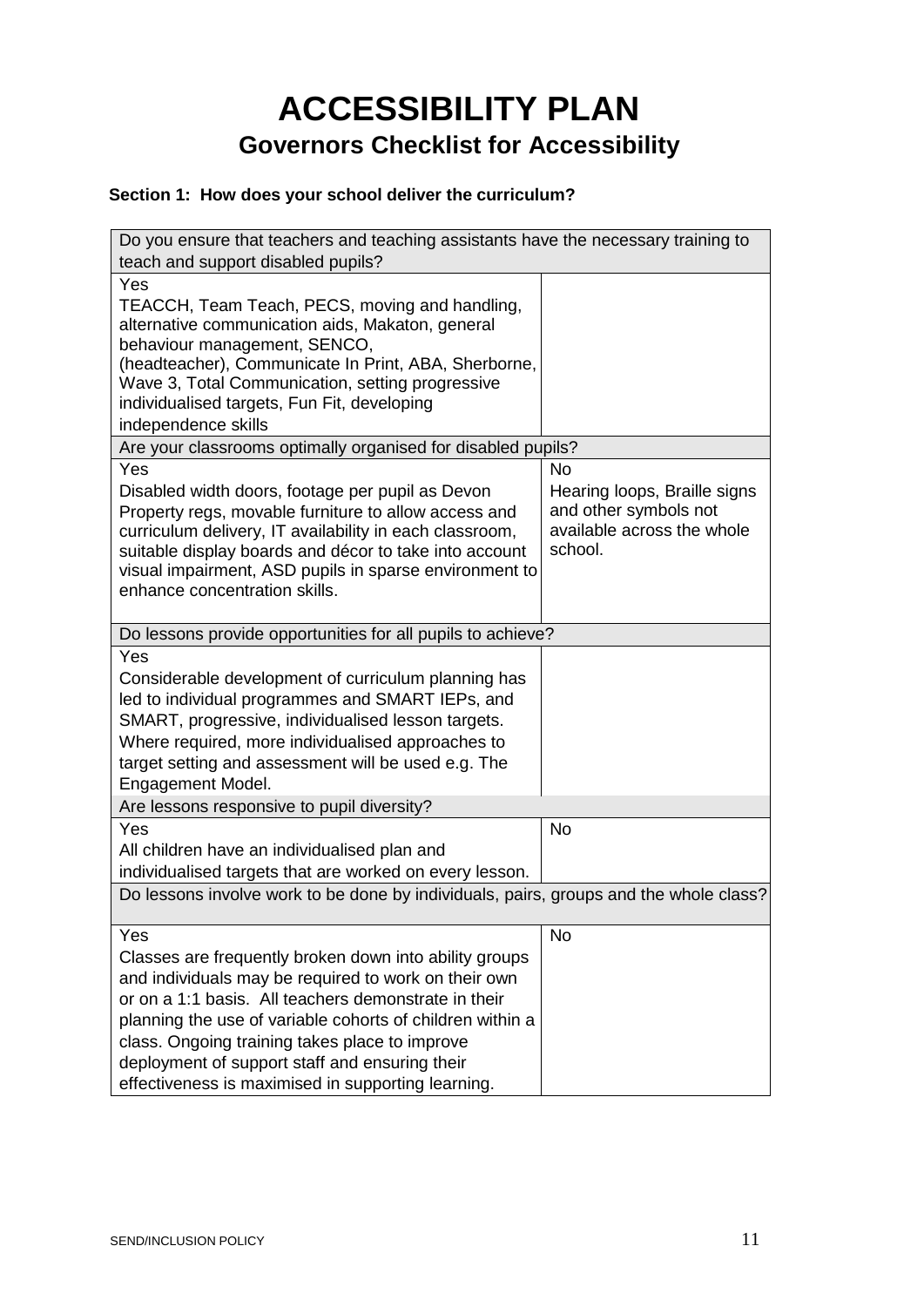| Are pupils encouraged to take part in music, drama and physical activities?                                                                                                                                                                                                                                                                                                                                                                                                                                                |                                                                                                                         |  |
|----------------------------------------------------------------------------------------------------------------------------------------------------------------------------------------------------------------------------------------------------------------------------------------------------------------------------------------------------------------------------------------------------------------------------------------------------------------------------------------------------------------------------|-------------------------------------------------------------------------------------------------------------------------|--|
| Yes<br>PE classes, Hydrotherapy, swimming, Sherborne<br>Movement as appropriate to the pupil. Music Therapy<br>for individual children supports Communication &<br>Interaction and Therapy through music across the key<br>stages. Drama and Drama Therapy provided for ability<br>groups supports Communication & Interaction and<br>Social, Emotional, Moral & Cultural wellbeing.<br>Playground activities and sports day, Fun Fit. We<br>take part in county inclusive sports festivals,<br>competitions and Ten Tors. | <b>No</b>                                                                                                               |  |
| Do staff recognise and allow for the mental effort expended by some disabled pupils,<br>for example using lip reading?                                                                                                                                                                                                                                                                                                                                                                                                     |                                                                                                                         |  |
| Yes<br>Frequent breaks are built into the timetable and<br>therapy needs of many children mean that their day is<br>broken by scheduled changes in activity. For other<br>pupils staff are trained to recognise when tasks have<br>reached their end point and they provide other<br>distractions/activities for that pupil.                                                                                                                                                                                               | <b>No</b>                                                                                                               |  |
| Do staff recognise and allow for the additional time required by some disabled pupils<br>to use equipment in practical work?                                                                                                                                                                                                                                                                                                                                                                                               |                                                                                                                         |  |
| Yes<br>The school provides specialist equipment which<br>supports the pupils' access to the curriculum e.g., rise<br>and fall equipment in Food Tech. This ensures that<br>additional time required is kept to a minimum so that<br>the pupil maximises the chance of a positive outcome.                                                                                                                                                                                                                                  | <b>No</b><br>Some additional adapted<br>Food Tech equipment<br>needed on main school site<br>to enable better inclusion |  |
| Do staff provide alternative ways of giving access to experience or understanding for<br>disabled pupils who cannot engage in particular activities, for example some forms of<br>exercise in physical education?                                                                                                                                                                                                                                                                                                          |                                                                                                                         |  |
| Yes<br>Splash Maths, Sherbourne Movement, Light Sensory<br>Room, sensory curriculum, adapted equipment, and<br>appropriate curriculum<br>Ability Groups for PE across the school.<br>Music Therapist uses music to enhance physical<br>strengthening and development.<br>Do you provide access to computer technology appropriate for students with                                                                                                                                                                        |                                                                                                                         |  |
| disabilities?                                                                                                                                                                                                                                                                                                                                                                                                                                                                                                              |                                                                                                                         |  |
| Yes<br>Library facility includes interactive ICT suite, bespoke<br>computer technology is in regular use by some pupils.<br>IPads available in every classroom                                                                                                                                                                                                                                                                                                                                                             | <b>No</b>                                                                                                               |  |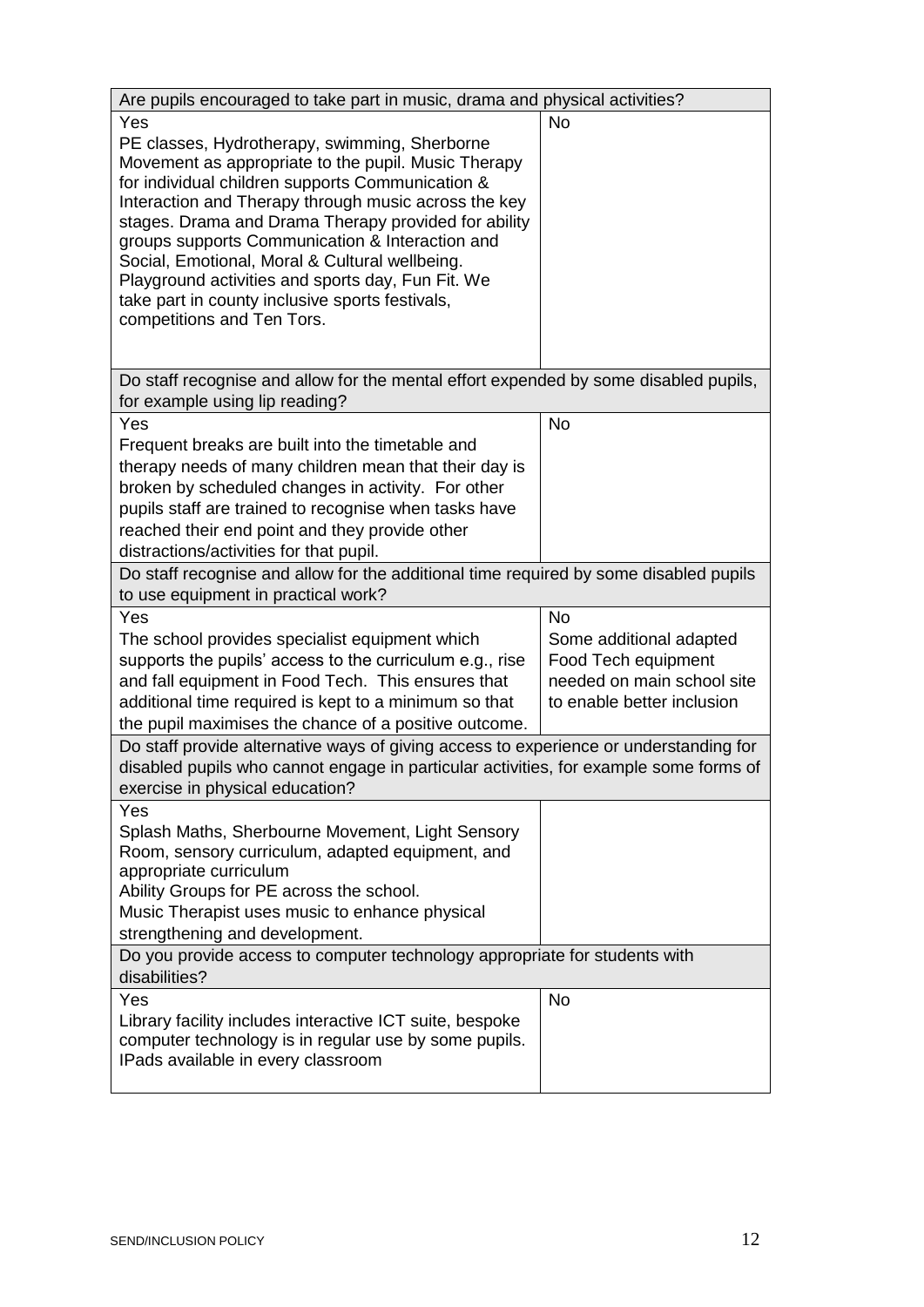| Are school visits, including overseas visits, made accessible to all pupils irrespective<br>of attainment or impairment?                                                                                                                                                                                                                                                         |           |  |
|----------------------------------------------------------------------------------------------------------------------------------------------------------------------------------------------------------------------------------------------------------------------------------------------------------------------------------------------------------------------------------|-----------|--|
| Yes<br>Pupils have regular school visits of varying duration<br>which occur with due regard for the health & safety of<br>particular pupils. There are occasions where a child is<br>given an alternative experience where it is not<br>considered appropriate to go with other children.<br>Each year there is a trip to a local attraction which is<br>externally facilitated. | <b>No</b> |  |
| Are there high expectation of all pupils?                                                                                                                                                                                                                                                                                                                                        |           |  |
| Yes No<br>The differentiated curriculum and individualised targets<br>mean that all pupils are challenged to succeed,<br>commensurate with their level of ability.<br>Recent and ongoing training has successfully updated<br>the Curriculum to ensure all areas meet the needs of<br>the pupils.                                                                                |           |  |
| Do staff seek to remove all barriers to learning and participation?                                                                                                                                                                                                                                                                                                              |           |  |
| Yes<br>By using total communication skills, children's learning<br>and desire to participate is motivated. This<br>encourages innovative thinking by the staff to ensure<br>that no child is restricted from the educational<br>experience.                                                                                                                                      | <b>No</b> |  |

### **Section 2: Is your school designed to meet the needs of all pupils?**

| Does the size and layout of areas – including all academic, sporting, play, social<br>facilities, classrooms, the assembly hall, canteen, library, gymnasium and outdoor<br>sporting facilities, playgrounds and common rooms – allow access for all pupils? |                                                                                                                                                                                                                                                                      |
|--------------------------------------------------------------------------------------------------------------------------------------------------------------------------------------------------------------------------------------------------------------|----------------------------------------------------------------------------------------------------------------------------------------------------------------------------------------------------------------------------------------------------------------------|
| Yes<br>Access to all areas of the school building is available<br>through internal routes, passenger lift, sloping paths<br>in all areas, wide access points to playground areas,<br>automatic doors, no external steps.                                     | <b>No</b><br>New staff room and PPA<br>Room does not have<br>disabled access                                                                                                                                                                                         |
| Can pupils who use wheelchairs move around the school without experiencing<br>barriers to access such as those caused by doorways, steps and stairs, toilet<br>facilities and showers?                                                                       |                                                                                                                                                                                                                                                                      |
| Yes<br>Appropriate hoisting and changing facilities are<br>available according to the needs of the child.                                                                                                                                                    | <b>No</b><br>Double doors at top corridor<br>and outside the lift area are<br>fire doors and therefore<br>should remain shut. They<br>are heavy with childproof<br>handles which makes<br>access reliant on a member<br>of staff or ambulant children.<br>See above. |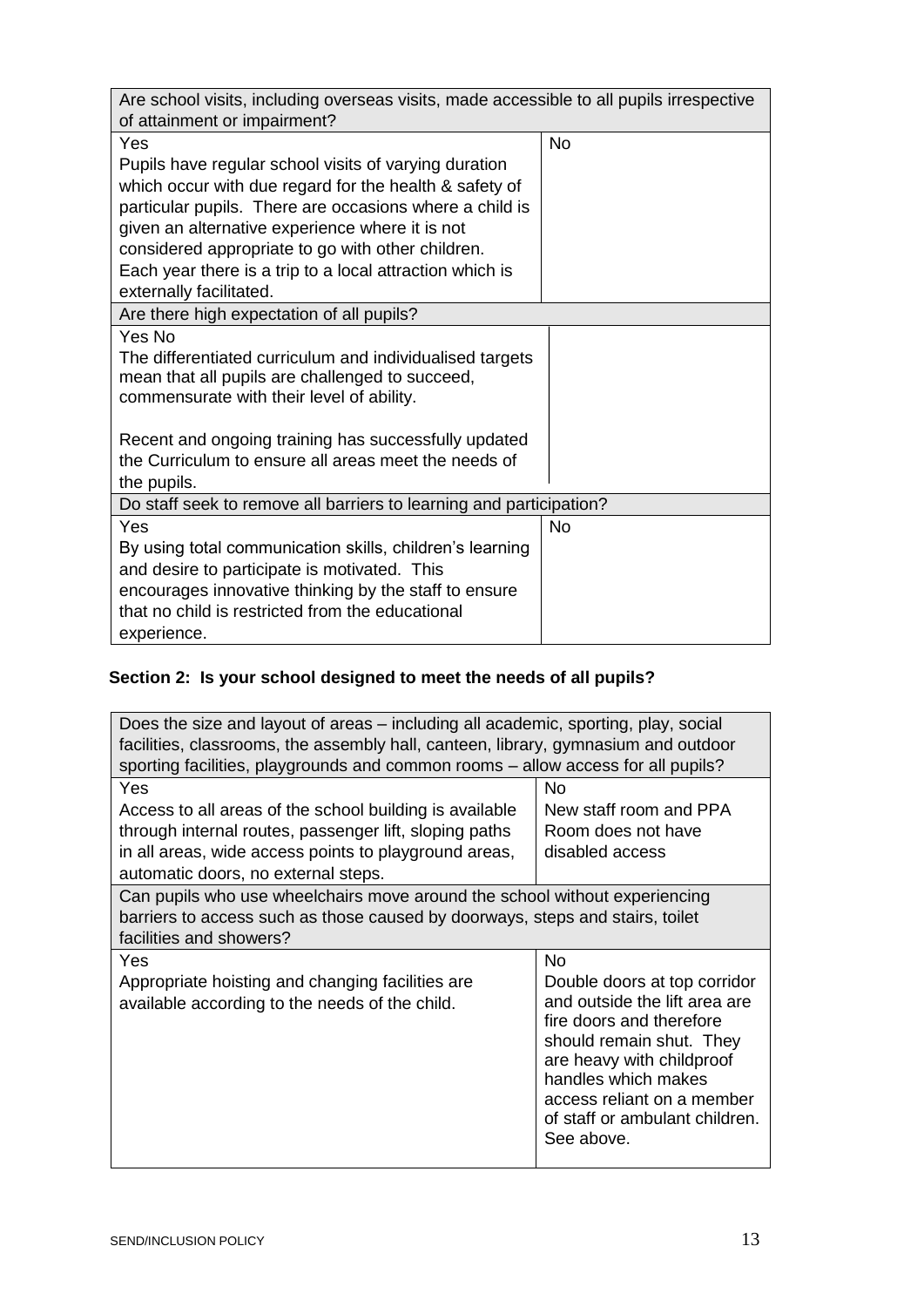| Are pathways of travel around the school site and parking arrangements safe, routes<br>logical and well signed? |                                  |  |
|-----------------------------------------------------------------------------------------------------------------|----------------------------------|--|
| Yes                                                                                                             | <b>No</b>                        |  |
| Parking<br>arrangements for staff and visitors are                                                              | Signage and alternative          |  |
| separate to the access points for the school grounds.                                                           | signage for visually impaired    |  |
|                                                                                                                 | not in place. Pedestrian         |  |
|                                                                                                                 | access from                      |  |
|                                                                                                                 | <b>Chaddiford Lane and Abbey</b> |  |
|                                                                                                                 | Road not signed which            |  |
|                                                                                                                 | invites visitors to use          |  |
|                                                                                                                 | vehicular access.                |  |
|                                                                                                                 |                                  |  |
| Are emergency and evacuation systems set up to inform ALL pupils, including pupils                              |                                  |  |
| with SEN and disability, including alarms with both visual and auditory components?                             |                                  |  |
| Yes                                                                                                             | <b>No</b>                        |  |
| We would not expect our pupils to be conversant with                                                            | Visual Alarms not active in      |  |
| full evacuation policy. It is the responsibility of staff to                                                    | all areas of school.             |  |
| ensure that all pupils are able to leave the building                                                           |                                  |  |
| when necessary. We have auditory alarms and                                                                     |                                  |  |
| tannoy system across the school, visual alarms are                                                              |                                  |  |
| active in the secondary department. Visual alarms as                                                            |                                  |  |
| well as audible alarms are fitted at intervals.                                                                 |                                  |  |
| Emergency lighting has been renewed August 2018.                                                                |                                  |  |
| Are non-visual guides used to assist people to use buildings including lifts with tactile                       |                                  |  |
| buttons?                                                                                                        |                                  |  |
| Yes                                                                                                             | <b>No</b>                        |  |
| Lift in secondary department is tactile with auditory                                                           | Tactile trails around the        |  |
| prompts.                                                                                                        | school are not in place.         |  |
| Could any of the décor or signage be considered to be confusing or disorientating for                           |                                  |  |
| disabled pupils with visual impairment, autism or epilepsy?                                                     |                                  |  |
| All pupil access doors are signed, display boards use                                                           | <b>No</b>                        |  |
| non-reflective coverings where appropriate Coloured                                                             |                                  |  |
| table cloths in dinner hall ensure good visual                                                                  |                                  |  |
| perception and visual discrimination.                                                                           |                                  |  |
| Are areas to which pupils should have access well lit?                                                          |                                  |  |
| Yes                                                                                                             | <b>No</b>                        |  |
| Due to large windows and availability of skylights,                                                             |                                  |  |
| natural light is abundant and this is supplemented by                                                           |                                  |  |
| good diffused lighting systems.                                                                                 |                                  |  |
| Are steps made to reduce background noise for hearing impaired pupils such as                                   |                                  |  |
| considering a room's acoustics, noisy equipment?                                                                |                                  |  |
| Yes                                                                                                             | <b>No</b>                        |  |
| Library ceiling lowered specifically to enhance                                                                 | Not all doors are anti-slam.     |  |
| acoustics. Music lessons/therapy are delivered in                                                               |                                  |  |
| areas away from classroom bases.                                                                                |                                  |  |
| The majority of areas are carpeted to reduce the                                                                |                                  |  |
| amount of foot noise.                                                                                           |                                  |  |